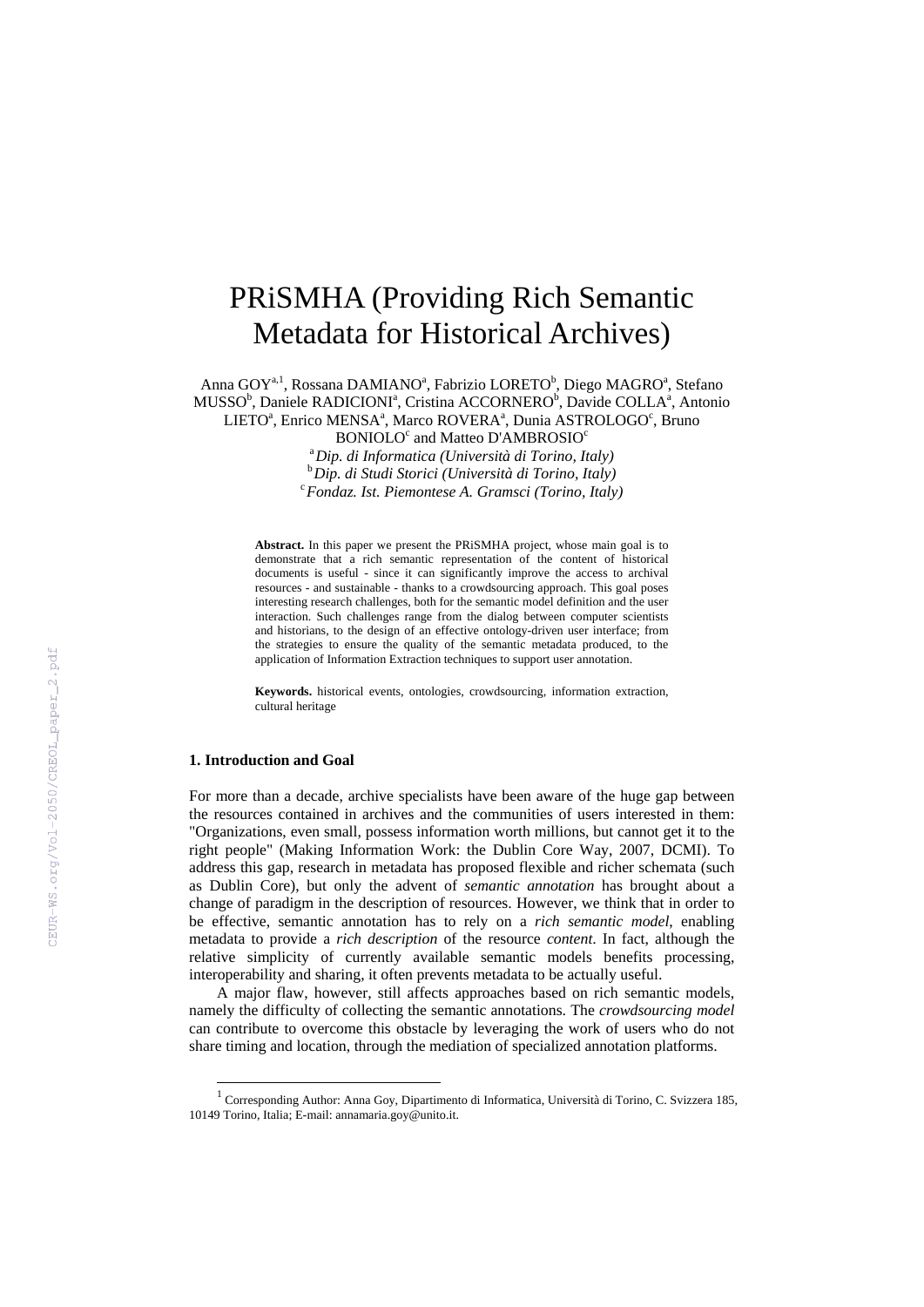The PRiSMHA (Providing Rich Semantic Metadata for Historical Archives) project (lasting 2017-2019) was born in this perspective. It is a national project, funded by Compagnia di San Paolo and Università di Torino, involving the Computer Science and the Historical Studies Departments of the same university, and based on a close collaboration with the *Polo del '900* (www.polodel900.it), a cultural center headquartered in Torino (Italy) and co-funded by Compagnia di San Paolo, Comune di Torino and Regione Piemonte. It involves nineteen institutions engaged in research and cultural initiatives about the XX Century social, economic and political issues in Piemonte, and hosts a very rich set of documentary repositories. In particular, PRiSMHA will mainly rely on resources from the archives and library of the Fond. Ist. Piemontese A. Gramsci (www.gramscitorino.it), which  $-$  with its 2.5 km of documents - represents the major "contributor" (25%) of the Polo del '900 archives [10] (see also: www.gramscitorino.it/archivio.html, www.gramscitorino.it/biblioteca.html).

The main objective of PRiSMHA is to demonstrate how a rich semantic representation of the content of historical archival resources can both: **(a)** provide a significant enhancement in the possibilities of exploitation of archival resources; **(b)** be sustainable, as far as the overload imposed by knowledge acquisition (and the consequent bottleneck in the process) is concerned.

By "a rich semantic representation" we mean a formal representation based on established standards (e.g., OWL, RDF, Linked Open Data), grounded on well-founded reference ontologies (e.g., DOLCE; see Section 2), and supporting the detailed representation of historical events, including their location, temporal information, how the involved entities participate in them, and relations among events themselves. Such a representation would enable users, for example, to query historical archives about an event (e.g., the general strike on April 18, 1945 in Turin) and getting a set of references to pictures, texts, letters and historical accounts of the event, together with links to people and organizations involved in the strike; or to query archives about a certain typology of events (e.g., strikes) and getting also events belonging to related typologies (e.g., protests, marches, demonstrations).

The *sustainability* of the approach will rely on a *crowdsourcing collaborative model*, where experts and trusted users participate in the semantic annotation process. The interaction model will be driven by the underlying ontologies and supported with suggestions provided by automatic Information Extraction techniques. The project aims at demonstrating that the proposed crowdsourcing model overcomes the knowledge acquisition bottleneck thus making the overall approach sustainable.

In order to build the semantic model, we will couple the study of existing ontologies (see Section 2), with the analysis of published material, mainly books containing memoirs that narrate events related to the same domain (period and place) the selected archival resources refer to. Such kind of texts can also be objects of user annotation in the crowdsourcing platform, since they typically offer detailed information about the events (e.g., they narrate a strike) and thus they represent a valuable source for building the semantic representations that can be connected to the archival resources (e.g., pictures illustrating the same strike).

#### **2. Background and Related Work**

The PRiSMHA semantic model will be centered around the notion of (historical) *event*, which typically plays a major role in the historical domain [11], [19], [22]. Existing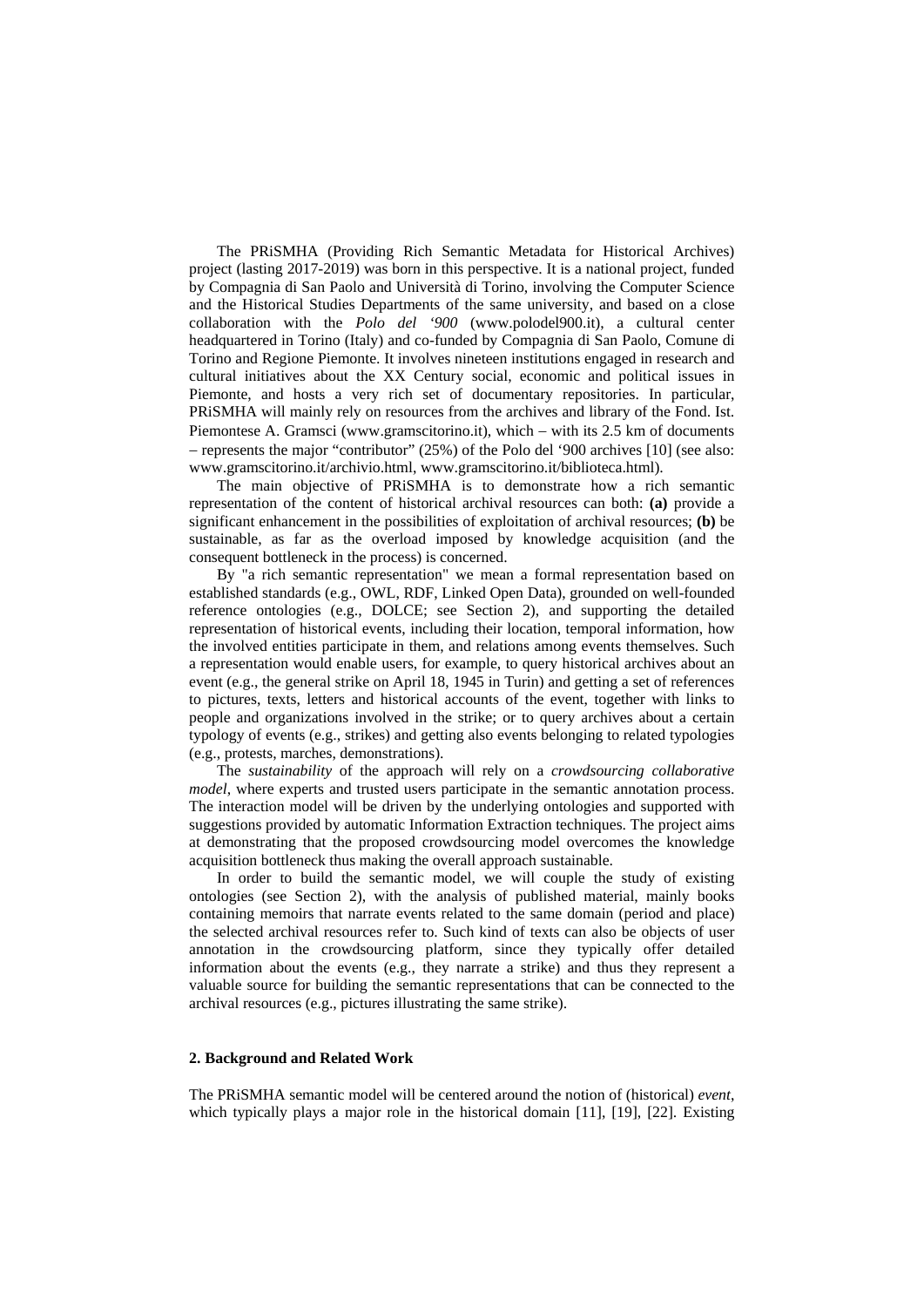ontologies defined and used in the Cultural Heritage domain will be analyzed: when possible, the PRiSMHA ontology will integrate (part of) them; when full integration is not possible, formal interoperability will be granted. The most important semantic model that will be taken into account is EDM (Europeana Data Model), defined within the Europeana framework [9]. Other ontological models are relevant, such as the EO [8], SEM [21], LODE [16], and CIDOC-CRM [4], just to mention a few. Some scientific projects could provide useful insights to PRiSMHA, too: for example (among many others) HOPE [15], that defines best practices for the Social History Domain, and Agora [1], funded by The Netherlands Organisation for Scientific Research. With respect to these projects, PRiSMHA aims at developing a system with a deeper "understanding" of the content of archival resources, thanks to a semantically richer formalization of the notion of *event*, grounded in foundational ontologies such as DOLCE [17], also supporting the representation of roles played by participants [12], [6]. A similar modeling attempt, though not explicitly tailored to historical events but to "narrative" ones, is described in [5].

The other relevant field whose state-of-the-art should be considered is represented by crowdsourcing projects in the Cultural Heritage domain. Crowdsourcing is becoming a fundamental approach for providing rich meta-data describing those resources that cannot be automatically processed (e.g., old pictures, handwritten documents), and many international Institution are starting crowdsourcing projects e.g., The Library of Congress, The British National Archives, New York Public Library, among many others [2]. These projects can thus be used as a starting point for PRiSMHA: for example, Scribe [20] is an open-source framework enabling users to set up communities aimed at transcribing documents that cannot be successfully processed by OCR tools (e.g., handwritten texts). Scribe supports the management of workflows, tasks, and consensus. Micropasts [18] aims at providing a support for gathering quality meta-data over historical resources (e.g., the accurate location of photographed scenes, the identification of topics referred to in historical archives, the transcription of letters). A major challenge for PRiSMHA is the design of a workflow where the crowdsourcing model is integrated with the automatic and semi-automatic methodologies to obtain reliable, consistent descriptions of resources: the key to integration can be provided by formally specified, comprehensive meta-data schemata [14], [7] embedded in the crowdsourcing platform, whose role is to keep the contribution of each component aligned with the semantic model assumed by the project.

## **3. Research Issues and Challenges**

PRiSMHA has been conceived as gathering cultural needs, objectives and technological efforts from different disciplines and approaches, in a *multidisciplinary* perspective. The research issues it will face include the definition of: **(a)** best practices, grounded in consolidated approaches of the historical research, aimed at supporting the specification of both the user requirements and the semantic model needed in the project; **(b)** a semantic model (ontology) tailored to the domain of historical events narrated by archival resources; **(c)** an innovative interaction model, grounded in collaborative approaches and Human-Computer Interaction best practices, in order to enable (selected) users to provide high-quality semantic metadata. These issues pose interesting challenges, which are presented in the following.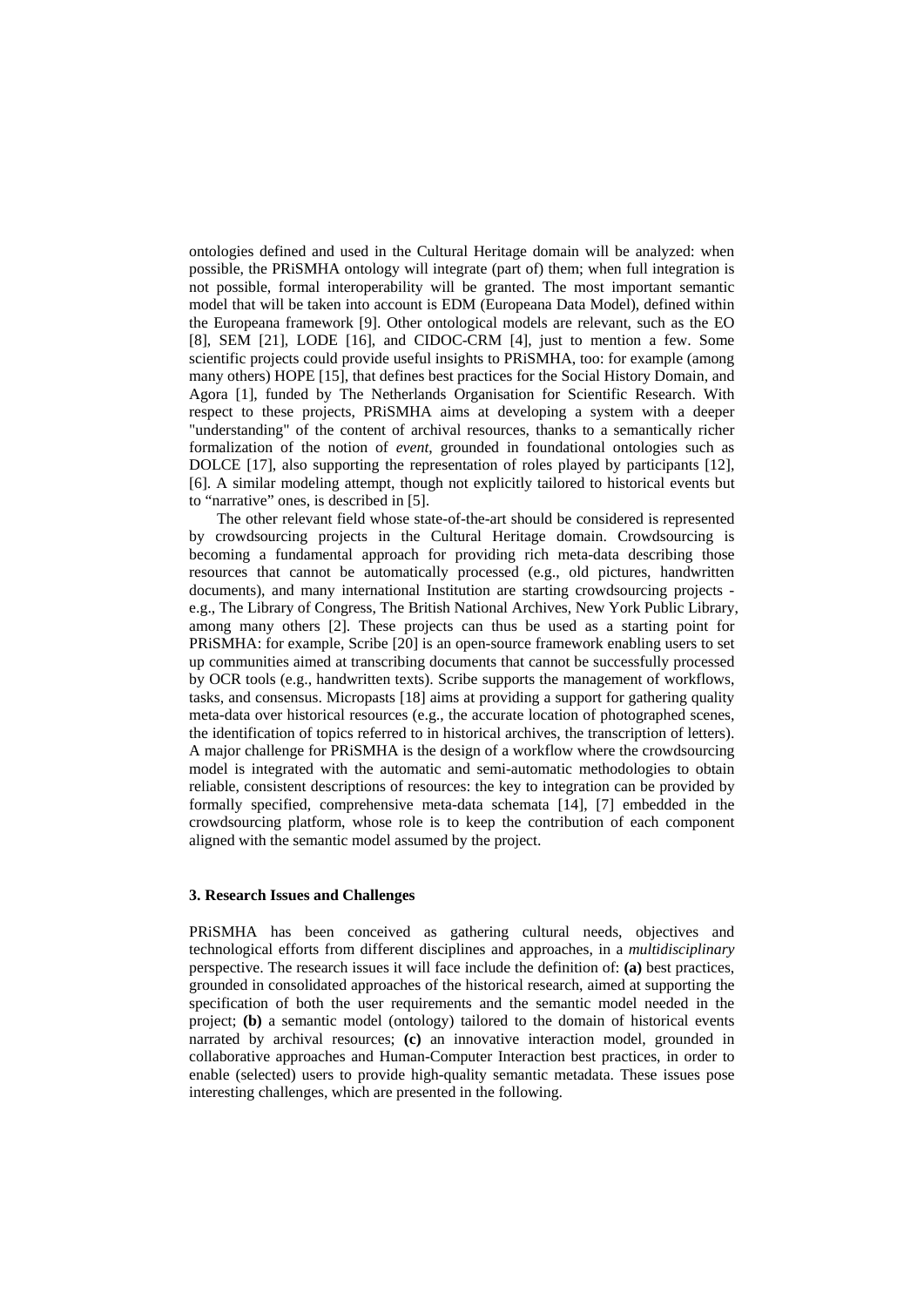## *3.1. Challenges for the semantic model definition*

- **Definition of a rich and interoperable semantic model, emerging from the dialog with historians**. The definition of the semantic model should follow the best practices of the applied ontology community [13] and take into account existing ontologies. Moreover it should be based on domain expert knowledge and on the analysis of published material from libraries. In this perspective, a major challenge is the implementation of a fruitful dialog between computer scientists and historians, that starts from setting a common language and has the goal of defining (at least): the notions of event and subevent, the issue of event granularity, the relations between events, the notion of participation. As emerged in [19] and [22], reaching an agreement between historians and computer scientists about these definitions is a particularly challenging  $-$  thus interesting and promising  $-$  issue.
- **Publication of good quality datasets**. Semantically enriched metadata produced by PRiSMHA should be published on the Linked Open Data (LOD) cloud, in order to make them largely accessible and to promote their innovative use (e.g., in applications in the tourism or education domain).

## *3.2. Challenges from the user interaction perspective*

- **Definition of user requirements of the crowdsourcing platform, based on the dialog with historians.** Again, a fruitful interaction between computer scientists and historians plays a major role in the identification of target users and in the definition of requirements of the crowdsourcing platform. The latter include, for example, the specification of the roles involved in the annotation processes, and the workflow required to collect and align the annotations in order to reach an acceptable agreement.
- **Ontology-driven User Interface.** The User Interface (UI) of the crowdsourcing platform will be driven by the underlying ontology. Given the claim that such an ontology should be semantically rich, the design and implementation of the UI requires a careful study to merge the requirements imposed by the ontology with those emerging from the platform users.
- **Quality of the semantic metadata produced.** Although we expect users of the PRiSMHA crowdsourcing platform to be selected and trusted, specific mechanisms should be designed and implemented to guarantee the quality of the semantic metadata produced. First steps in this direction are the selection of a pilot corpus and a set of data for testing the suitability of the semantic model and the design of the annotation workflow. Moreover, users themselves could be involved in the metadata quality assessment process.
- **Information Extraction approaches to support user annotation.** An important support to the user annotation activity could be provided by automatic techniques for Information Extraction, when full-text is available. As widely recognized [3], the automatic analysis of historical texts of the XX Century is particularly challenging and techniques aimed at obtaining good results in this domain are still an open research issue.